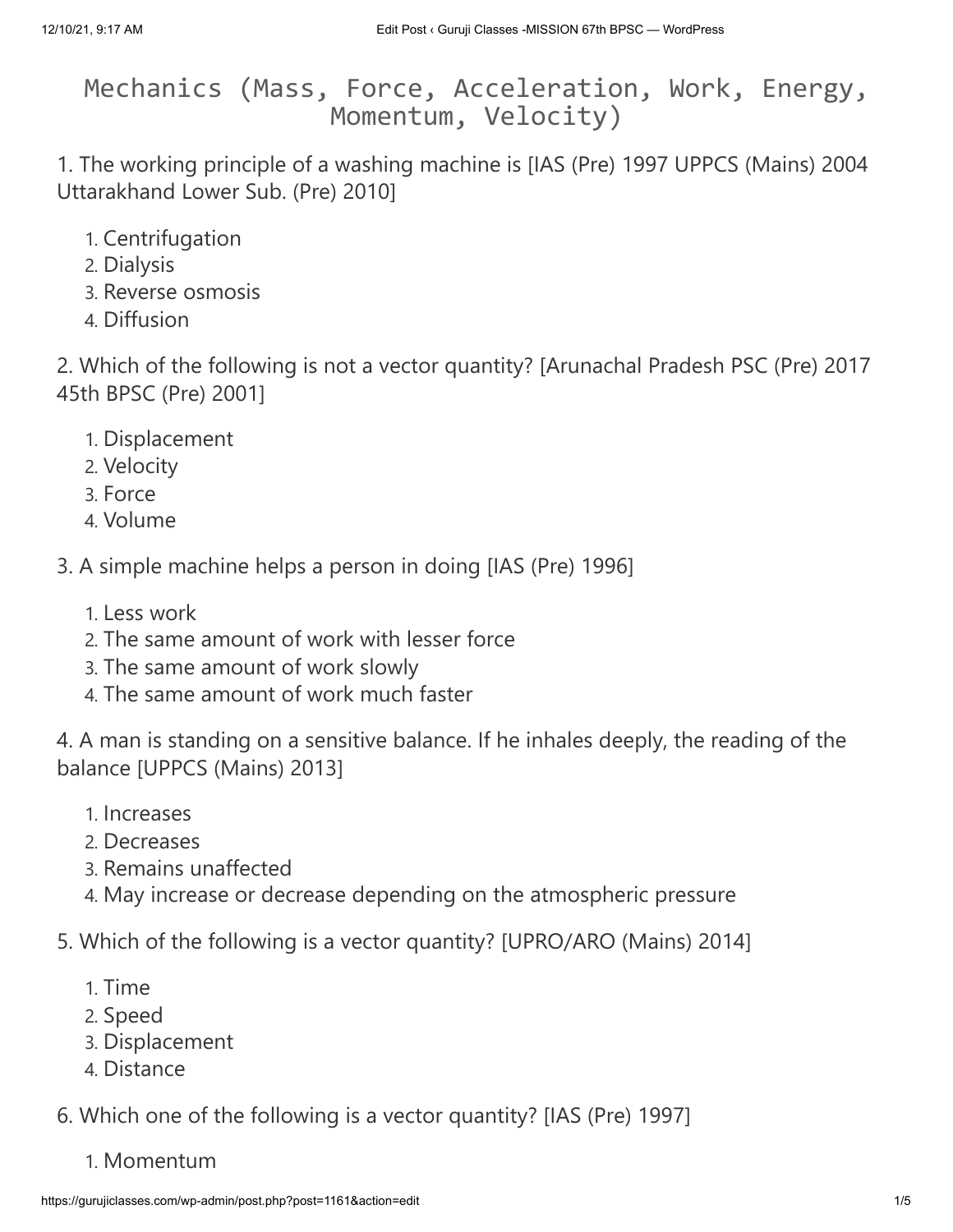- 2. Pressure
- 3. Energy
- 4. Work

7. Which physical quantity is represented by the ratio of momentum and velocity of the body? [Himachal Pradesh PSC (Pre) 2019 45th BPSC (Pre) 2001]

- 1. Velocity
- 2. Acceleration
- 3. Mass
- 4. Force

8. Force is the product of [45th BPSC (Pre) 2001]

- 1. Mass and velocity
- 2. Mass and acceleration
- 3. Weight and velocity
- 4. Weight and acceleration

9. If the number representing volume and surface area of a cube are equal, then the length of the edge of the cube in terms of the unit of measurement will be [IAS (Pre) 1997]

- 1. 3
- 2. 4
- 3. 5
- 4. 6

10. Energy conservation means [MPPCS (Pre) 2000]

- 1. Generation and destruction of energy
- 2. Energy could be created
- 3. Energy could not be created but destroyed
- 4. Energy can neither be created nor destroyed
- 11. The energy of wind is [Uttarakhand Lower Sub. (Pre) 2010]
	- 1. Only potential
	- 2. Only kinetic
	- 3. Electrical
	- 4. Potential and kinetic both

12. In wind power, which form of energy is converted into electrical energy? [UPPCS (Pre) 2016]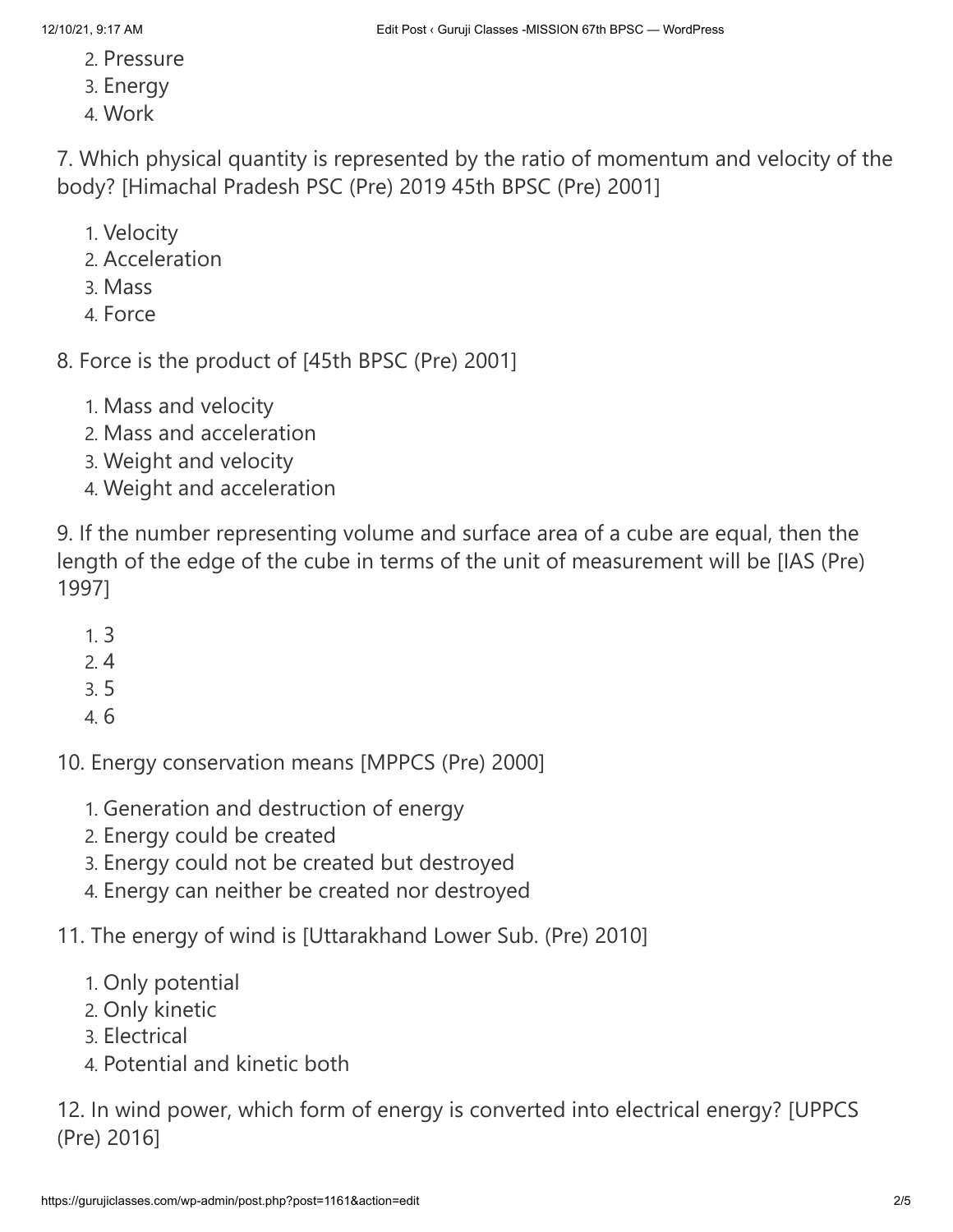- 1. Kinetic energy
- 2. Potential energy
- 3. Solar energy
- 4. Radiant energy

13. As the train starts moving, the head of the passenger sitting inside leans backward because of [UP UDA/LDA (Pre) 2010]

- 1. Inertia of Rest
- 2. Inertia of Motion
- 3. Moment of Inertia
- 4. Conservation of Mass

14. It is difficult to walk on the ice than on the road because

[UPPCS (Pre) 1994]

- 1. Ice is harder than the road
- 2. Road is harder than the ice
- 3. Ice does not offer any reaction when we push it with our foot
- 4. Ice has a lesser friction than the road

15. A man jumped at a speed of 5 metre per second from a stationary boat and the boat moved off with the speed of 0.5 metre per second. How many times is the mass of the boat greater than that of the man? [Karnataka PSC (Pre) 2016 IAS (Pre) 1994]

- 1. 5.5 times
- 2. 4.5 times
- 3. 2.5 times
- 4. 10 times

16. A truck, a car and a motorcycle have equal kinetic energies. If equal, stopping forces are applied and they stop after travelling a distance of X, Y and Z respectively, then [IAS (Pre) 1996]

1.  $X > Y > Z$ 2.  $X < Y < Z$  $3. X = Y = Z$ 4.  $X \cong 4Y \cong 8Z$ 

17. A person is sitting in a car which is at rest. The reaction from the road at each of the four wheels of the car is R. When the car runs on a straight level road, how will the reaction at either of the front wheels vary? [Gujarat PSC (Pre) 2018 IAS (Pre) 1998]

1. It will be greater than R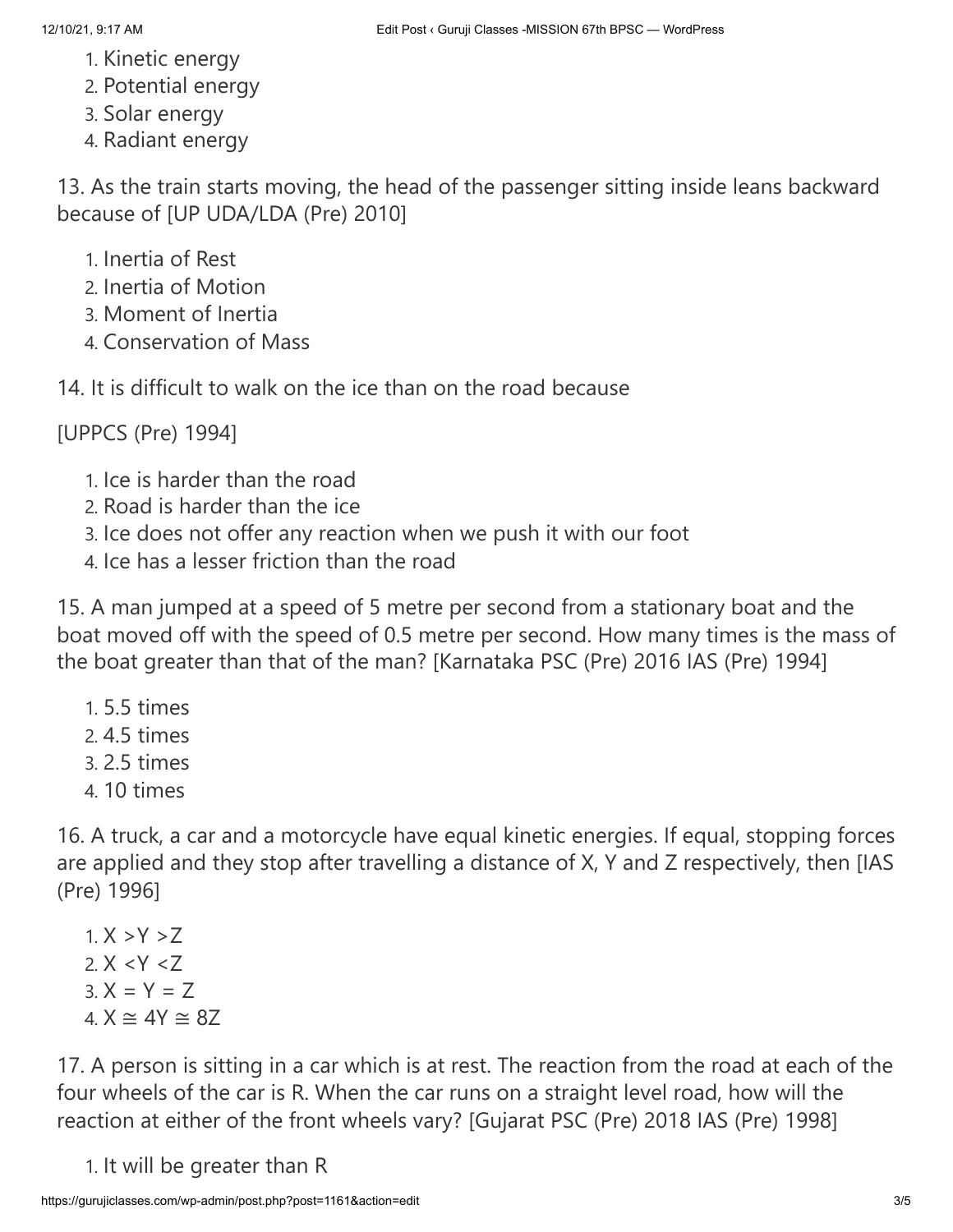- 2. It will be less than R
- 3. It will be equal to R
- 4. It shall depend on the material of the road

18. An oil tanker is partially filled with oil and moves forward on a level road with uniform acceleration. The free surface of oil, then [IAS (Pre) 2003]

1. remains horizontal

2. is inclined to the horizontal with smaller depth at the rear end

3. is inclined to the horizontal with larger depth at the rear end

4. assumes parabolic curve

19. What is the correct equation for finding the acceleration? [UPPSC (Pre) 2003]

1.  $a = (v - u)/t$ 2.  $a = u + vt$ 3.  $a = (v + u)/t$ 4.  $a = (v + u)/2$ 

20. Assertion (A): A man standing on a completely frictionless surface can propel himself by whistling. Reason (R): If no external force acts on a system, its momentum cannot change. [IAS (Pre) 2000] Code

- 1. Both (A) and (R) are true and (R) is the correct explanation of (A)
- 2. Both (A) and (R) are true, but (R) is not the correct explanation of (A)
- 3. (A) is true, but (R) is false
- 4. (A) is false, but (R) is true

21. Consider the following statement and conclusions which can be drawn from it. Choose the correct conclusion. Statement: In starting a loaded cart, one has to push harder than to keep it moving. [Himachal Pradesh PSC (Pre) 2018 UPPCS (Mains) 2013] Conclusion

- 1. The weight of a moving object is less
- 2. The wheels tend to slip initially
- 3. There is less friction once the cart starts moving
- 4. Practice makes perfect

22. Consider the following statements. A 4-wheel vehicle moving in a sharp circular path at high speed will

- 1. Overturn about its outer wheels
- 2. Overturn about its inner wheels